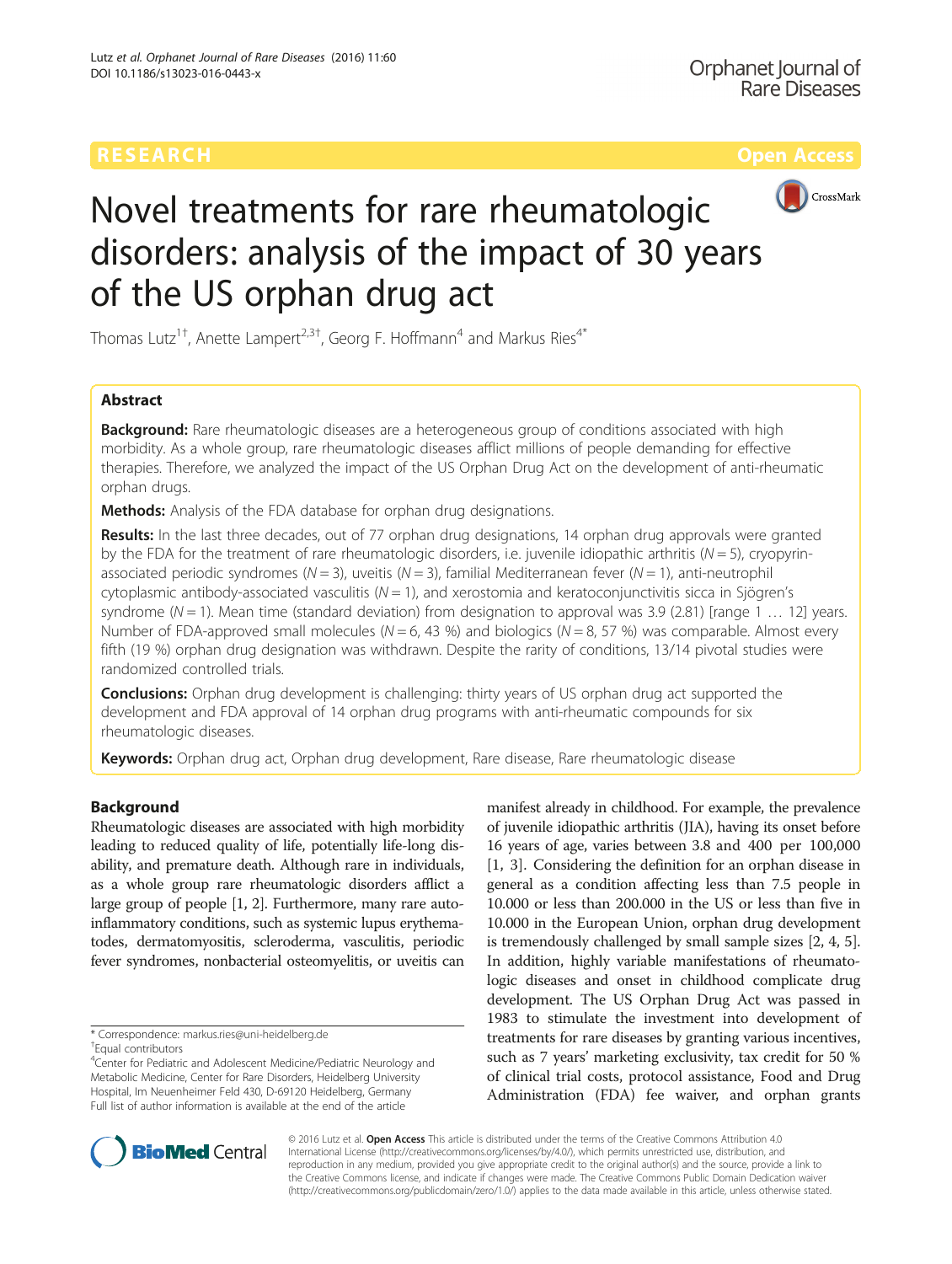programs [[4](#page-10-0)]. The impact of the US orphan drug act on successful drug development for the treatment of rare rheumatologic diseases has not been systematically analyzed. We therefore analyzed how many orphan drugs were designated and subsequently approved by the FDA between 1983 and 2013 to treat rare rheumatologic diseases.

## **Methods**

## Search strategy

For quantitative analysis, we searched the publically available FDA database for orphan drug designations [\[6](#page-10-0)] using the following disease entities as search terms (terms for pediatric rheumatologic diseases in alphabetical order [\[7](#page-10-0)]): arthritis, antiphospholipid antibody syndrome, Behçet syndrome, collagenosis, CREST syndrome (calcinosis, Raynaud's phenomenon, esophageal dysmotility, sclerodactyly and telangiectasia), childhood and adolescence arthritis, CAPS (cryopyrin-associated periodic syndromes) such as CINCA/NOMID (chronic infantile neurologic cutaneous and articular syndrome/neonatal-onset multisystem inflammatory disease), MWS (Muckle-Wells syndrome) or FCAS (familial cold autoinflammatory syndrome), cutaneous leukocytoclastic vasculitis, dermatomyositis, diffuse sclerosis, drug induced lupus erythematosus, enthesitis-related arthritis, eosinophilic fasciitis (Shulman syndrome), eosinophilic granulomatosis with polyangiitis (Churg-Strauss syndrome), familial cold autoinflammatory syndrome, familial Mediterranean fever, Felty syndrome, granulomatosis with polyangiitis, Hyper IgD syndrome, idiopathic uveitis, IgA vasculitis (Henoch - Schönlein purpura), infantile sarcoidosis, isolated sacroiliitis, juvenile ankylosing spondylitis, juvenile idiopathic arthritis, Kawasaki syndrome, limited systemic sclerodermia, localized scleroderma, lupus, microscopic polyangiitis, mixed connective tissue disease, non-bacterial osteitis, oligoarthritis, periodic fever syndromes, PFAPA syndrome (periodic fever, aphthous stomatitis, pharyngitis, adenitis), polyarteritis nodosa, polymyositis, primary angiitis of the central nervous system, psoriatic arthritis, relapsing polychronditis, rheumatoid factor negative polyarthritis, rheumatoid factor positive polyarthritis, Sharp syndrome, Sjögren's syndrome, spondyloarthritis due to chronic inflammatory intestinal disorders, spondyloarthritis due to psoriasis, spondylodiscitis, spondylolisthesis, spondylolysis, systemic arthritis, systemic lupus erythematosus, systemic sclerosis, Takayasu arteritis, transient synovitis, TRAPS (tumor necrosis factor receptor associated periodic syndrome), undifferentiated juvenile idiopathic arthritis, and vasculitis (e.g., Anti-neutrophil cytoplasmic antibody (ANCA) associated vasculitis). Non-English alphabet letters such as umlaut were searched with alternative spellings (e.g., ö was also entered as both o and oe). Acronyms were searched by both the acronym and the full wording. Disease terms with more than one word were searched with the full disease term and with each individual component of the term, e.g., "juvenile idiopathic arthritis" was searched as "juvenile", "idiopathic", "arthritis", and "juvenile idiopathic arthritis". All search results were subsequently checked for plausibility. All data entries from 1/1/1983 until 12/31/2013 were considered. Original terms from the FDA orphan drug database or FDA label were used to describe designated or approved indications to conform to source data.

# Definitions

Identified compounds were categorized either according to their drug class or pharmacologic category. Within the respective classification, remaining compounds that could not be clearly allocated to a particular category were grouped as others. For classification according to their drug class, the compounds were accounted as small molecules or biologics. A small molecule was defined as a low-weight molecule (typically <1,000 Da) which is usually derived from chemical synthesis and can be fully characterized by analytical techniques [\[8](#page-10-0), [9](#page-10-0)]. In contrast, biologics are large-molecular weight and structurally complex proteins that are derived from living cells through biotechnological processes (e.g., antibody methods, controlled gene expression or recombinant DNA) [[8](#page-10-0), [9](#page-10-0)]. Biologics were further differentiated into antibodies and fusion proteins. For classification according to pharmacologic category, compounds were grouped according to their mechanism of action which was gained from the FDA label for approved compounds. For the assessment of the putative mechanism of action of compounds that were not approved by the FDA, we started from the designated indication and selected the most likely mechanism of action causing the intended effect.

#### **Statistics**

Data were analyzed by standard methods of descriptive statistics with SAS Enterprise Guide version 5.1 (SAS, Cary, NC, USA). Continuous variables are presented as means, standard deviations, and ranges. For categorical variables, N and percentages were calculated. Time-toapproval was calculated as the time span from orphan drug designation to FDA approval.

# Results

#### Orphan drug designations

Overall, 77 orphan drug designations were granted for 64 different compounds between 1983 and 2013 (Fig. [1](#page-2-0), Table [1](#page-3-0)). The first orphan drug designations were granted in 1986 for two compounds, i.e. guanethidine monosulfate (for the treatment of moderate to severe reflex sympathetic dystrophy and causalgia) and dimethyl sulfoxide (for the treatment of cutaneous manifestations of scleroderma).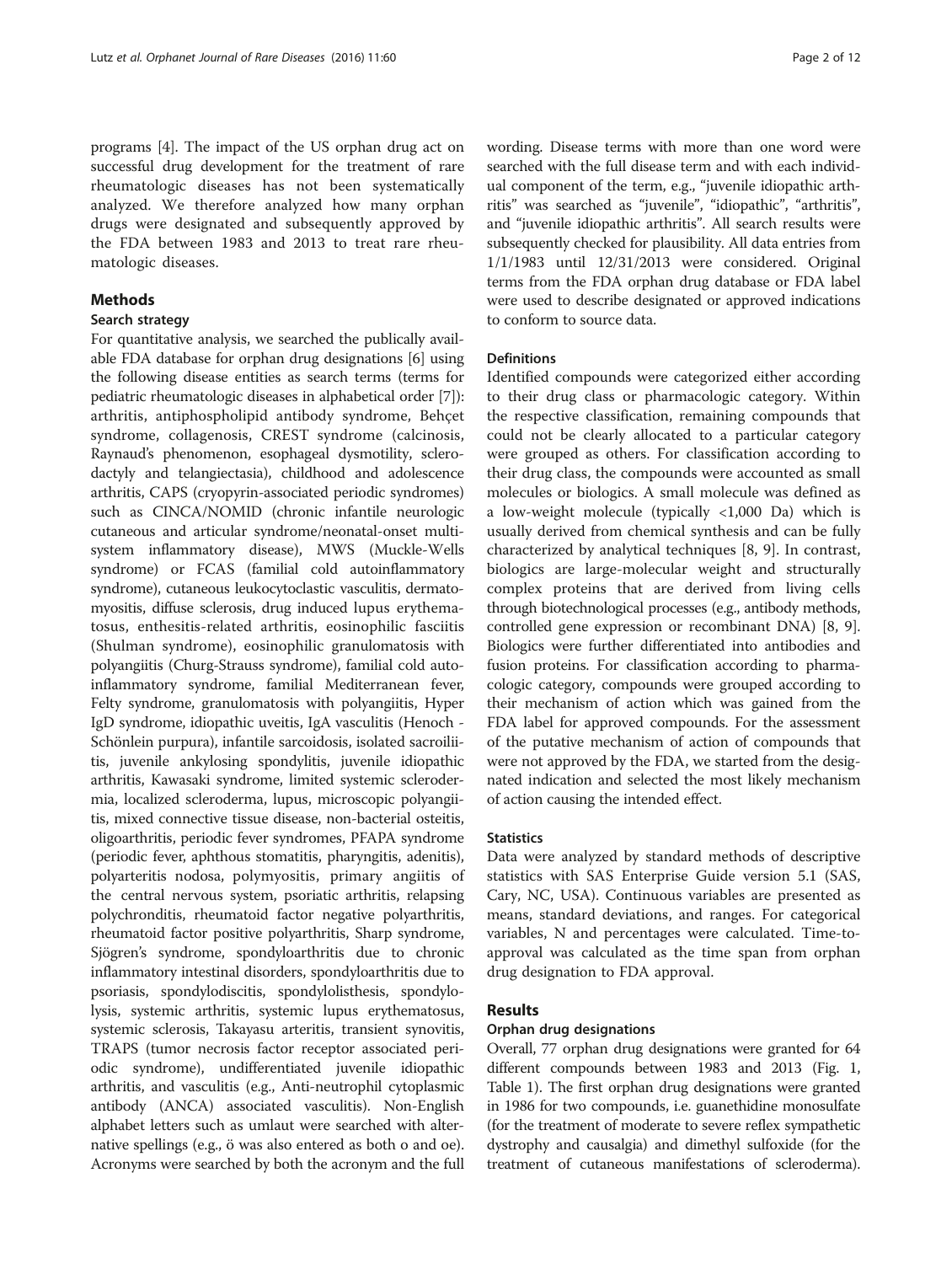<span id="page-2-0"></span>

Both designations were subsequently withdrawn. Most designations per year were granted in 2011 ( $N = 8$ ). When analyzed according to drug classes, 33/77 (43 %) designations were granted for 23 different biologics, 28/77 (36 %) for 27 different small molecules and 14/77 (18 %) designations for others representing 12 different compounds (Table [1](#page-3-0)). With two designations the drug class of the compounds was unknown (i.e., AI-RSA and Interleukin-1 Trap). Biologics were further differentiated into chimeric antibodies (4/33), human antibodies (10/33), humanized antibodies (8/33), unspecified antibodies (2/33) (i.e., human anti-tumor necrosis factor alpha monoclonal antibody and monoclonal antibody for immunization against lupus nephritis), fusion proteins (4/33), and other biologics (5/33) (i.e., anakinra, hanferon, interferon beta-1a, interleukin-1 receptor antagonist human recombinant, and a DNA plasmid pVGI.1 (VEGF2)) (Fig. [2\)](#page-5-0).

#### FDA approvals

Between 1983 and 2013, 14/77 (18 %) orphan drug designations received FDA approval representing 13 different compounds, because canakinumab was approved for two indications (Table [2,](#page-6-0) Fig. 1). Five drugs were approved for JIA, three for CAPS, three for uveitis, one for familial Mediterranean fever, one for ANCA associated vasculitis, and one for xerostomia and keratoconjunctivitis sicca in Sjögren's syndrome patients (Table [2\)](#page-6-0). The first approved orphan compound for a rare rheumatologic condition was pilocarpine hydrochloride for treating xerostomia and keratoconjunctivitis in Sjögren's syndrome in 1998. Mean time (standard deviation) from designation to approval was 3.9 (2.81) [range 1 … 12] years. Divided according to drug classes, 6/14 (43 %) FDA orphan drug approvals comprised small molecules and 8/14 (57 %) FDA orphan drug approvals were biologics. The time between orphan drug designation and time of approval was similar for biologics and small molecules (Fig. [3\)](#page-8-0). Most pivotal trials were randomized controlled trials (Table [2](#page-6-0)).

#### Withdrawn orphan drug designations

Overall, 15/77 (19 %) orphan drug designations (14 compounds) were withdrawn before approval (Table [3](#page-9-0)). The reasons for withdrawals were not captured in the FDA database.

# Pharmacologic categories of designated orphan drugs

Designated compounds were immunomodulators, such as immunosuppressants, immunostimulants, tolerogens, or compounds with unspecified immunomodulatory properties, Nonsteroidal anti-inflammatory drugs (NSAIDs), expectorants, antibiotics, and angiogenic, antiarrhythmic, diagnostic, parasympathomimetic, and sympatholytic agents.

# Design of pivotal clinical trials and endpoints leading to FDA approval

Only one pivotal trial, i.e. the study of anakinra for the treatment of neonatal onset inflammatory disease, was open label (Table [2\)](#page-6-0). The other 12 approved compounds were studied for 13 indications in randomized controlled trials in which withdrawal designs were common. Colchicine received approval for the treatment of familial Mediterranean fever based on data available in the published literature. Most clinical trials were rather small and involved both children and adults. Studies were either uncontrolled (i.e., anakinra) or controlled with placebo (i.e., colchicine, rilonacept, canakinumab in both indications, etanercept, pilocarpine, adalimumab, and tocilizumab), sham procedure (i.e., dexamethasone intravitreal implant), before after control (i.e., fluocinolone acetonide intravitreal implant), or active control (i.e., meloxicam vs. naproxen, difluprednate ophthalmic solution vs. prednisolone, rituximab vs. cyclophosphamide in a non-inferiority design). Etanercept was studied as addon therapy to an NSAID and/or prednisone.

## **Discussion**

In 2013, 77 orphan drug designations for rare rheumatologic disorders were granted by the FDA whereof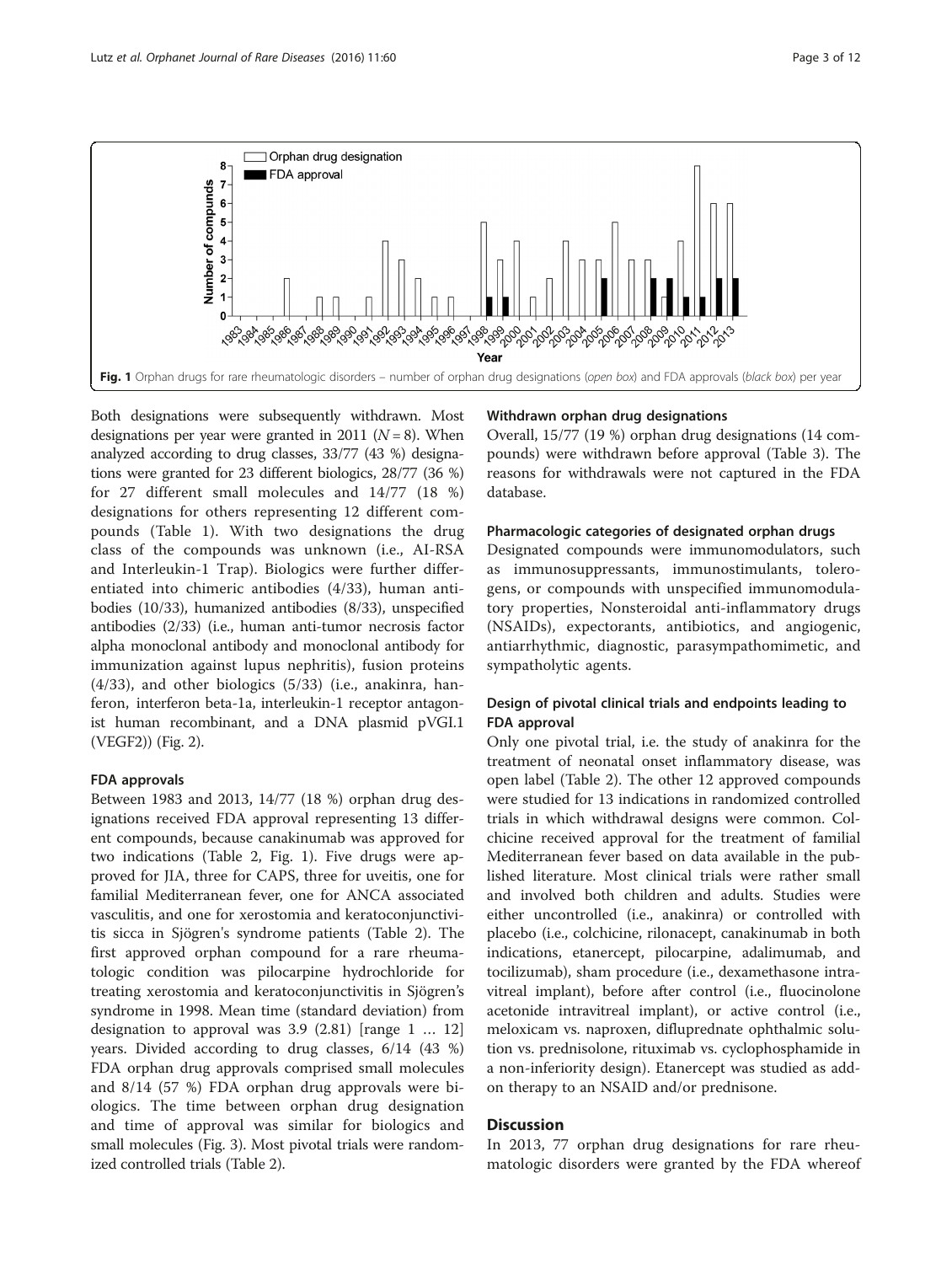| Drug class                      | <b>TWAIS I</b> pray class and indications or acsignated and incarnatic orphan aray<br>Compound | Designated indication according to FDA database                                                                                                                                                                                                                                                                                                      |  |  |  |  |  |
|---------------------------------|------------------------------------------------------------------------------------------------|------------------------------------------------------------------------------------------------------------------------------------------------------------------------------------------------------------------------------------------------------------------------------------------------------------------------------------------------------|--|--|--|--|--|
| Biologic                        |                                                                                                |                                                                                                                                                                                                                                                                                                                                                      |  |  |  |  |  |
| Chimeric monoclonal antibody    | Infliximab                                                                                     | Treatment of juvenile rheumatoid arthritis.<br>Treatment of giant cell arteritis.<br>Treatment of chronic sarcoidosis.                                                                                                                                                                                                                               |  |  |  |  |  |
|                                 | Rituximab                                                                                      | For the use in combination with glucocorticoids for the<br>treatment of patients with Wegener's granulomatosis (WG)<br>and microscopic polyangiitis (MPA).                                                                                                                                                                                           |  |  |  |  |  |
| Human monoclonal antibody       | Adalimumab                                                                                     | Treatment of juvenile rheumatoid arthritis.                                                                                                                                                                                                                                                                                                          |  |  |  |  |  |
|                                 | Canakinumab                                                                                    | Treatment of pediatric (age 16 and under) juvenile<br>rheumatoid arthritis.<br>Treatment of cryopyrin-associated periodic syndromes.<br>Treatment of Tumor Necrosis Factor-receptor associated<br>periodic syndrome (TRAPS).<br>Treatment of hyperimmunoglobulinemia D and periodic<br>fever syndrome.<br>Treatment of familial mediterranean fever. |  |  |  |  |  |
|                                 | Golimumab                                                                                      | Treatment of chronic sarcoidosis.<br>Treatment of sarcoidosis.                                                                                                                                                                                                                                                                                       |  |  |  |  |  |
|                                 | Secukinumab                                                                                    | Adjunctive treatment of chronic non-infectious uveitis<br>requiring systemic immunosuppression.                                                                                                                                                                                                                                                      |  |  |  |  |  |
|                                 | Ustekinumab                                                                                    | Treatment of chronic sarcoidosis.                                                                                                                                                                                                                                                                                                                    |  |  |  |  |  |
| Humanized monoclonal antibody   | Eculizumab                                                                                     | Treatment of dermatomyositis.                                                                                                                                                                                                                                                                                                                        |  |  |  |  |  |
|                                 | Gevokizumab                                                                                    | Treatment of Behçet disease.<br>Treatment of non-infectious intermediate, posterior or pan<br>uveitis, or chronic non-infectious anterior uveitis.                                                                                                                                                                                                   |  |  |  |  |  |
|                                 | Humanized monoclonal antibody<br>to CD40L (IDEC-131)                                           | Treatment of systemic lupus erythematosus.                                                                                                                                                                                                                                                                                                           |  |  |  |  |  |
|                                 | Humanized, afucosylated IgG1 kappa<br>monoclonal antibody                                      | Treatment of scleroderma.                                                                                                                                                                                                                                                                                                                            |  |  |  |  |  |
|                                 | Mepolizumab                                                                                    | Treatment of Churg-Strauss Syndrome.                                                                                                                                                                                                                                                                                                                 |  |  |  |  |  |
|                                 | Recombinant humanized monoclonal<br>antibody 5c8                                               | Treatment of systemic lupus erythematosus.                                                                                                                                                                                                                                                                                                           |  |  |  |  |  |
|                                 | Tocilizumab                                                                                    | Treatment of pediatric patients (age 16 years and younger)<br>with polyarticular-course juvenile idiopathic arthritis.                                                                                                                                                                                                                               |  |  |  |  |  |
| Unspecified monoclonal antibody | Human anti-Tumor Necrosis Factor<br>alpha monoclonal antibody                                  | Treatment of uveitis of the posterior segment of non-<br>infectious etiology, and uveitis of the anterior segment of<br>non-infectious etiology and refractory to conventional therapy                                                                                                                                                               |  |  |  |  |  |
|                                 | Monoclonal antibody for immunization<br>against lupus nephritis                                | Treatment of lupus nephritis.                                                                                                                                                                                                                                                                                                                        |  |  |  |  |  |
| Fusion protein                  | Etanercept                                                                                     | Reduction in signs and symptoms of moderately to severely<br>active polyarticular-course juvenile rheumatoid arthritis in<br>patients who have had an inadequate response to one or<br>more disease-modifying anti-rheumatic drugs.<br>Treatment of Wegener's granulomatosis.                                                                        |  |  |  |  |  |
|                                 | Rilonacept                                                                                     | Treatment of CIAS1-associated periodic syndromes.<br>Treatment of familial Mediterranean fever.                                                                                                                                                                                                                                                      |  |  |  |  |  |
| Other                           | Anakinra                                                                                       | Treatment of cryopyrin-associated periodic syndromes.                                                                                                                                                                                                                                                                                                |  |  |  |  |  |
|                                 | Hanferon                                                                                       | Treatment of Behçet disease.                                                                                                                                                                                                                                                                                                                         |  |  |  |  |  |
|                                 | Interferon beta-1a                                                                             | Treatment of juvenile rheumatoid arthritis.                                                                                                                                                                                                                                                                                                          |  |  |  |  |  |
|                                 | Interleukin-1 receptor antagonist,<br>human recombinant                                        | Treatment of juvenile rheumatoid arthritis.                                                                                                                                                                                                                                                                                                          |  |  |  |  |  |

<span id="page-3-0"></span>Table 1 Drug class and indications of designated anti-rheumatic orphan drugs

pVGI.1 (VEGF2) Treatment of thromboangiitis obliterans.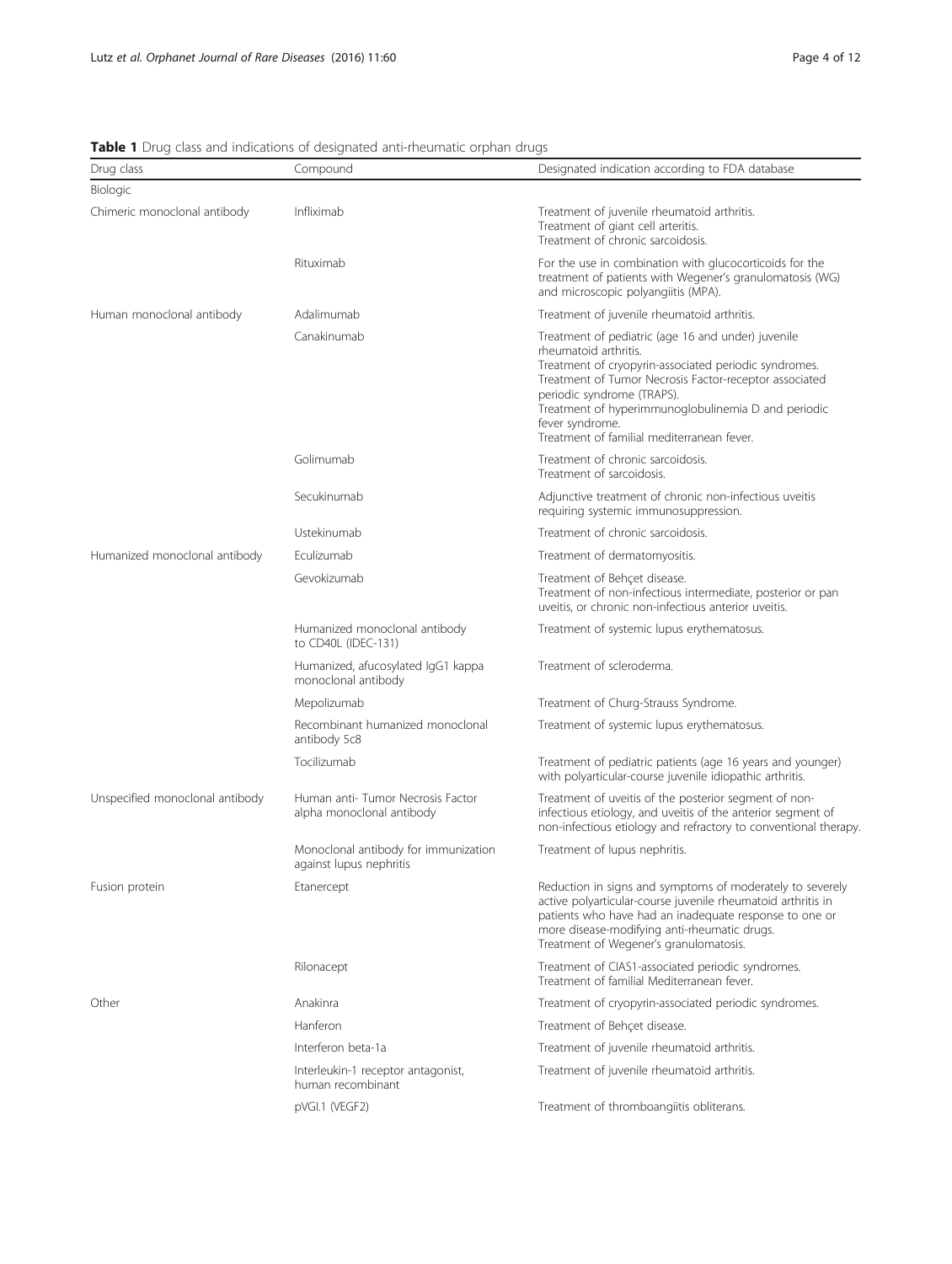| Small molecule | 8-methoxsalen                                                                                                                                                                                                                                           | For use in conjunction with the UVAR photopheresis to<br>treat diffuse systemic sclerosis.                                                                                                                     |  |  |  |  |  |
|----------------|---------------------------------------------------------------------------------------------------------------------------------------------------------------------------------------------------------------------------------------------------------|----------------------------------------------------------------------------------------------------------------------------------------------------------------------------------------------------------------|--|--|--|--|--|
|                | Apremilast                                                                                                                                                                                                                                              | Treatment of Behçet disease.                                                                                                                                                                                   |  |  |  |  |  |
|                | Bindarit                                                                                                                                                                                                                                                | Treatment of lupus nephritis.                                                                                                                                                                                  |  |  |  |  |  |
|                | Bromhexine                                                                                                                                                                                                                                              | Treatment of mild to moderate keratoconjunctivitis sicca<br>in patients with Sjögren's syndrome.                                                                                                               |  |  |  |  |  |
|                | Clindamycin hydrochloride                                                                                                                                                                                                                               | Treatment of sarcoidosis.                                                                                                                                                                                      |  |  |  |  |  |
|                | Colchicine                                                                                                                                                                                                                                              | Treatment of familial Mediterranean fever.<br>Treatment of Behçet Syndrome.                                                                                                                                    |  |  |  |  |  |
|                | Cyclosporine (ophthalmic)                                                                                                                                                                                                                               | Treatment of severe keratoconjunctivitis sicca associated<br>with Sjogren's syndrome.                                                                                                                          |  |  |  |  |  |
|                | Dehydroepiandrosterone                                                                                                                                                                                                                                  | Treatment of systemic lupus erythematosus (SLE) and the<br>reduction in the use of steroids in steroid-dependent<br>SLE patients.                                                                              |  |  |  |  |  |
|                | Dexamethasone (intravitreal implant)                                                                                                                                                                                                                    | Treatment of non-infectious ocular inflammation of the<br>posterior segment in patients with intermediate, posterior,<br>and panuveitis.                                                                       |  |  |  |  |  |
|                | Difluprednate (ophthalmic solution)                                                                                                                                                                                                                     | Treatment of endogenous and traumatic anterior uveitis<br>and panuveitis.                                                                                                                                      |  |  |  |  |  |
|                | Dimethyl sulfoxide                                                                                                                                                                                                                                      | Treatment of cutaneous manifestations of scleroderma.                                                                                                                                                          |  |  |  |  |  |
|                | Fluocinolone acetonide (intravitreal<br>implant)                                                                                                                                                                                                        | Treatment uveitis involving the posterior segment of the eye.                                                                                                                                                  |  |  |  |  |  |
|                | Gammalinolenic acid                                                                                                                                                                                                                                     | Treatment of juvenile rheumatoid arthritis.                                                                                                                                                                    |  |  |  |  |  |
|                | Guanethidine monosulfate                                                                                                                                                                                                                                | Treatment of moderate to severe reflex sympathetic<br>dystrophy and causalgia.                                                                                                                                 |  |  |  |  |  |
|                | Gusperimus trihydrochloride                                                                                                                                                                                                                             | Treatment of Wegener's granulomatosis.                                                                                                                                                                         |  |  |  |  |  |
|                | Meloxicam                                                                                                                                                                                                                                               | Treatment of juvenile rheumatoid arthritis.                                                                                                                                                                    |  |  |  |  |  |
|                | Methotrexate                                                                                                                                                                                                                                            | Treatment of juvenile rheumatoid arthritis.                                                                                                                                                                    |  |  |  |  |  |
|                | Minocycline hydrochloride                                                                                                                                                                                                                               | Treatment of sarcoidosis.                                                                                                                                                                                      |  |  |  |  |  |
|                | Nabumetone                                                                                                                                                                                                                                              | Treatment of pediatric juvenile rheumatoid arthritis.                                                                                                                                                          |  |  |  |  |  |
|                | N-acetyl-procainamide                                                                                                                                                                                                                                   | Prevention of life-threatening ventricular arrhythmias in<br>patients with documented procainamide-induced lupus.                                                                                              |  |  |  |  |  |
|                | Nitric oxide                                                                                                                                                                                                                                            | Diagnosis of sarcoidosis.                                                                                                                                                                                      |  |  |  |  |  |
|                | Pentoxifylline                                                                                                                                                                                                                                          | Treatment of Behçet disease.                                                                                                                                                                                   |  |  |  |  |  |
|                | Pilocarpine HCl                                                                                                                                                                                                                                         | Treatment of xerostomia and keratoconjunctivitis sicca in<br>Sjögren's syndrome patients.                                                                                                                      |  |  |  |  |  |
|                | Rofecoxib                                                                                                                                                                                                                                               | Treatment of juvenile rheumatoid arthritis.                                                                                                                                                                    |  |  |  |  |  |
|                | Siponimod                                                                                                                                                                                                                                               | Treatment of polymyositis.                                                                                                                                                                                     |  |  |  |  |  |
|                | Sirolimus                                                                                                                                                                                                                                               | Treatment of chronic/refractory anterior noninfectious uveitis,<br>noninfectious intermediate uveitis, noninfectious panuveitis<br>and non-infectious, uveitis affecting the posterior of the<br>eye (NICUPS). |  |  |  |  |  |
|                | Thymopentin                                                                                                                                                                                                                                             | Treatment of sarcoidosis.                                                                                                                                                                                      |  |  |  |  |  |
| Other          | Abetimus                                                                                                                                                                                                                                                | Treatment of lupus nephritis.                                                                                                                                                                                  |  |  |  |  |  |
|                | Allogeneic ex-vivo expanded placental<br>adherent stromal cells                                                                                                                                                                                         | Treatment of thromboangiitis obliterans (Buerger's disease).                                                                                                                                                   |  |  |  |  |  |
|                | Bone marrow-derived mononuclear cells                                                                                                                                                                                                                   | Treatment of thromboangiitis obliterans (Buerger's disease).                                                                                                                                                   |  |  |  |  |  |
|                | Cyclo {{(E,Z)-(2S, 3R, 4R)-3-hydroxy-4-<br>methyl-2-(methylamino) nona-6,8-<br>dienoyl}-L-2-aminobytyrl-N-methyl-glycyl-<br>N-methyl-L-leucyl-L-valyl-N-methyl-L-<br>leucyl-L-alanyl-D-alanyl-N-methyl-L-leucyl-<br>N-methyl-L-leucyl-N-methyl-L-valyl} | Treatment and chronic control of non-infectious posterior,<br>intermediate and pan-uveitis.                                                                                                                    |  |  |  |  |  |

Table 1 Drug class and indications of designated anti-rheumatic orphan drugs (Continued)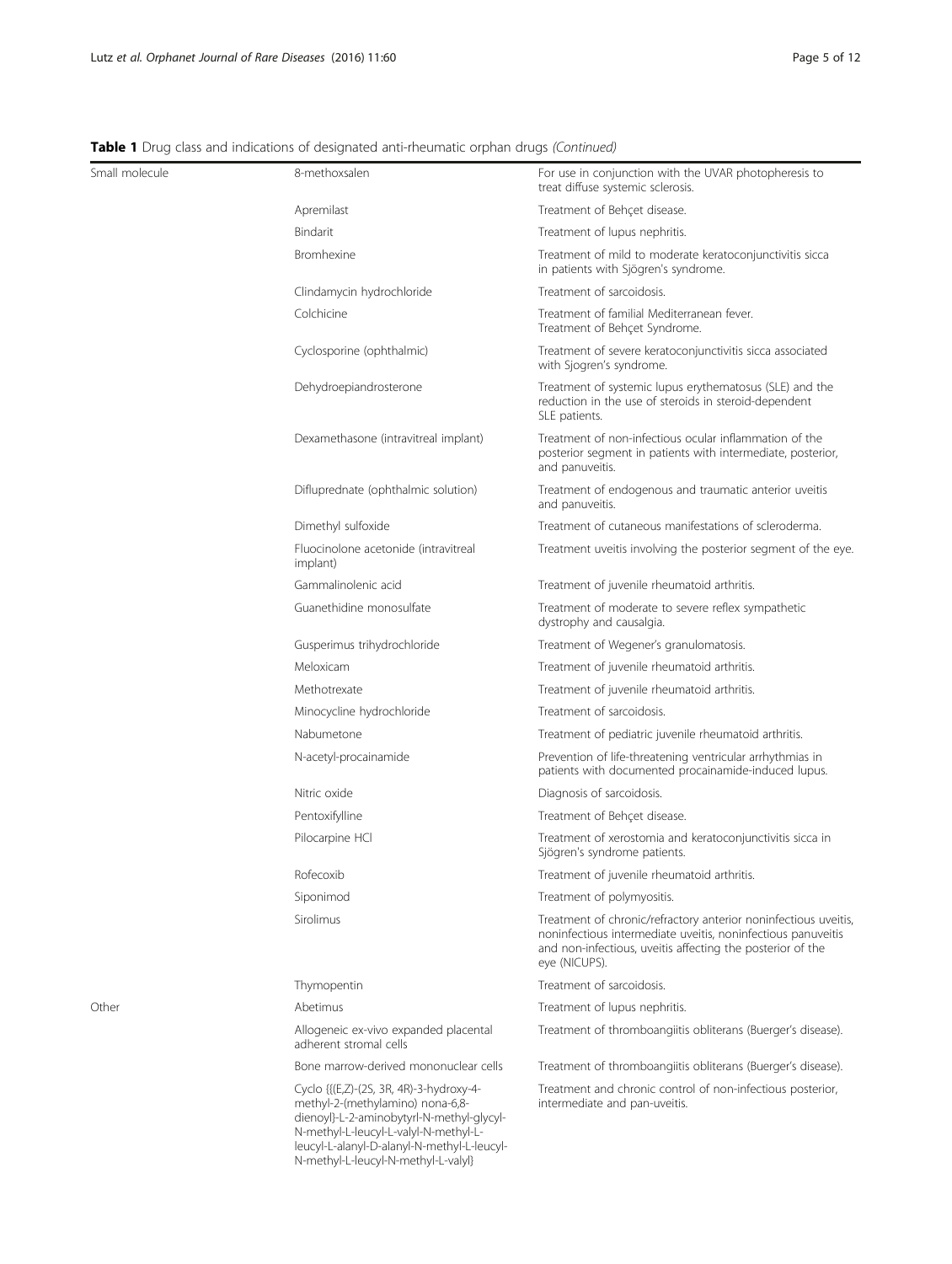|         | Human gammaglobulin                                                       | Treatment for juvenile rheumatoid arthritis.<br>Treatment of idiopathic inflammatory myopathies.                 |  |  |
|---------|---------------------------------------------------------------------------|------------------------------------------------------------------------------------------------------------------|--|--|
|         | Immune globulin intravenous (IVIG)                                        | Treatment of juvenile rheumatoid arthritis.<br>Treatment of polymyositis/dermatomyositis.                        |  |  |
|         | Kre-Celazine (Oral Buffered Creatine-<br>Cetylated Fatty Acid Compound)   | Treatment of juvenile rheumatoid arthritis joint and<br>related tissue inflammation in the pediatric population. |  |  |
|         | Lactobacillus brevis CD2                                                  | Treatment Behçet disease.                                                                                        |  |  |
|         | L-pyr-L-glu-L-gln-L-leu-L-glu-L-arg-L-ala-<br>I -leu-l -asn-l -ser-l -ser | Treatment of neuropathic pain in patients with sarcoidosis.                                                      |  |  |
|         | Natural human lymphoblastoid<br>interferon-alpha                          | Treatment of Behcet disease.                                                                                     |  |  |
|         | Peptide 144 (TGF beta-1-inhibitor)                                        | Treatment of localized scleroderma.                                                                              |  |  |
|         | Purified type II collagen                                                 | Treatment of juvenile rheumatoid arthritis.                                                                      |  |  |
| Unknown | AI-RSA                                                                    | Treatment of autoimmune uveitis.                                                                                 |  |  |
|         | Interleukin-1 Trap                                                        | Treatment of Still's disease including juvenile rheumatoid<br>arthritis and adult-onset Still's disease.         |  |  |

<span id="page-5-0"></span>Table 1 Drug class and indications of designated anti-rheumatic orphan drugs (Continued)

14 resulted in FDA approval comprising 13 different substances. Almost every fifth designation was withdrawn, mostly with unknown reasons. However, with etanercept safety reasons may have played a role in withdrawal: etanercept was studied in Wegener's granulomatosis with a higher incidence of malignancies observed in the etanercept group compared with standard therapy [[10](#page-10-0), [11](#page-10-0)]. The success rate to achieve marketing approval in rheumatologic orphan drug development is comparable to overall success rates in orphan drug development, i.e. 14 % [[12](#page-10-0)]. In general, failure of orphan drug applications are mainly attributed to the pivotal clinical trial design (e.g. choice of endpoints and target population), inexperience in orphan drug development of sponsors, and a low level of interaction with the FDA (e.g. protocol assistance) [[13](#page-10-0)]. These factors seem to be interdependent because inexperienced sponsors may choose inadequate pivotal clinical trial designs and may benefit most from FDA protocol assistance. The reasons why compounds were withdrawn or not approved e.g. lack of efficacy, safety issues or due to commercially driven decisions, are not available in the FDA database. Although, this information would be of

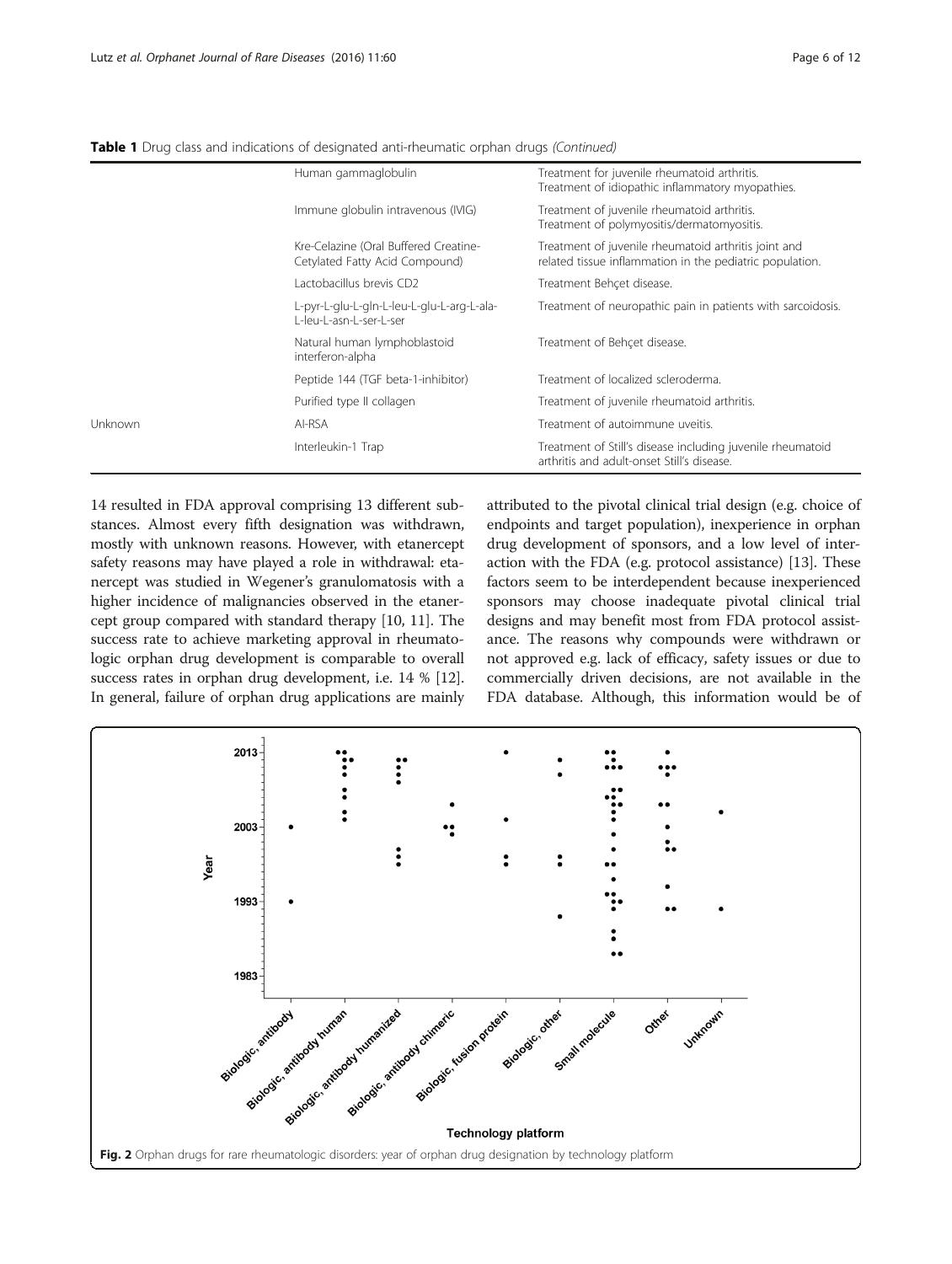| Compound                                         | Approved indication according<br>to FDA label                                                                                                                                                                                                | Pharmacologic<br>category                   | Designation Approval<br>year | year | Pivotal clinical trial                                               |    |                                                             |                   |                                                                                                   | Reference |
|--------------------------------------------------|----------------------------------------------------------------------------------------------------------------------------------------------------------------------------------------------------------------------------------------------|---------------------------------------------|------------------------------|------|----------------------------------------------------------------------|----|-------------------------------------------------------------|-------------------|---------------------------------------------------------------------------------------------------|-----------|
|                                                  |                                                                                                                                                                                                                                              |                                             |                              |      | Study<br>design                                                      | N  | Age                                                         | Study<br>duration | Main outcome measure                                                                              |           |
| Pilocarpine<br>hydrochloride                     | Treatment of dry mouth in<br>patients with Sjögren's syndrome                                                                                                                                                                                | Cholinergic agonist                         | 1992                         | 1998 | RCT                                                                  |    | 256 mean 57 years<br>$(24 - 85)$                            | 12 weeks          | Global improvement of<br>dry mouth                                                                | $[26]$    |
|                                                  |                                                                                                                                                                                                                                              |                                             |                              |      | RCT                                                                  |    | 373 mean 55 years<br>$(21 - 84)$                            | 12 weeks          | Global improvement of<br>dry mouth                                                                |           |
| Etanercept                                       | Reduction in signs and symptoms<br>of moderately to severely active<br>polyarticular-course juvenile<br>rheumatoid arthritis in patients<br>who have had an inadequate<br>response to one or more disease-<br>modifying anti-rheumatic drugs | Tumor necrosis<br>factor-alpha<br>inhibitor | 1998                         | 1999 | <b>RCT</b>                                                           | 69 | $2 - 17$ years                                              | 7 months          | JIA definition of<br>improvement criteria                                                         | $[10]$    |
| Dexamethasone<br>(intravitreal implant)          | Treatment of non-infectious uveitis<br>affecting the posterior segment of<br>the eye                                                                                                                                                         | Glucocorticoid                              | 1998                         | 2010 | RCT                                                                  |    | 153 n/a                                                     | 8 weeks           | Vitreous haze score and<br>3-line improvement from<br>baseline in best corrected<br>visual acuity | $[27]$    |
| Fluocinolone acetonide<br>(intravitreal implant) | Treatment of chronic non-infectious<br>uveitis affecting the posterior segment<br>of the eye                                                                                                                                                 | Glucocorticoid                              | 2000                         | 2005 | RCT                                                                  |    | 108 n/a                                                     | 3 years           | Rate of recurrence of uveitis<br>affecting the posterior<br>segment of the study eye              | $[28]$    |
|                                                  |                                                                                                                                                                                                                                              |                                             |                              |      | <b>RCT</b>                                                           |    | 116 $n/a$                                                   | 3 years           | Rate of recurrence of<br>uveitis affecting the<br>posterior segment of the<br>study eye           |           |
| Meloxicam                                        | For relief of the signs and symptoms<br>of pauciarticular or polyarticular course<br>juvenile rheumatoid arthritis in<br>patients 2 years of age or older                                                                                    | <b>NSAID</b>                                | 2002                         | 2005 | RCT                                                                  |    | $n/a \geq 2$ years                                          | 12 weeks          | ACR Pediatric 30                                                                                  | $[29]$    |
|                                                  |                                                                                                                                                                                                                                              |                                             |                              |      | RCT                                                                  |    | $n/a \geq 2$ years                                          | 12 weeks          | ACR Pediatric 30                                                                                  |           |
| Rilonacept                                       | Treatment of cryopyrin-associated<br>periodic syndromes                                                                                                                                                                                      | Interleukin inhibitor                       | 2004                         | 2008 | RCT                                                                  | 47 | n/a                                                         | 24 weeks          | CAPS symptom score                                                                                | $[30]$    |
| Adalimumab                                       | Treatment of juvenile idiopathic<br>arthritis                                                                                                                                                                                                | Tumor necrosis<br>factor-alpha<br>inhibitor | 2005                         | 2008 | <b>RCT</b>                                                           |    | 171 $4 - 17$ years                                          | 32 weeks          | <b>ACR Pediatric 30</b>                                                                           | $[31]$    |
|                                                  |                                                                                                                                                                                                                                              |                                             |                              |      | OL                                                                   |    | 32 $2 - 54$ years or $\ge$<br>4 years weighing<br>$<$ 15 kg | 120 weeks Safety  |                                                                                                   |           |
| Rituximab                                        | For the use in combination with<br>glucocorticoids for the treatment<br>of patients with Wegener's<br>granulomatosis and microscopic<br>polyangiitis                                                                                         | Selective<br>immunosuppressant              | 2006                         | 2011 | RCT                                                                  |    | 197 ≥15 years                                               |                   | 18 months Birmingham Vasculitis Activity<br>Score for Granulomatosis<br>with Polyangiitis         | $[16]$    |
| Colchicine                                       | Treatment of familial Mediterranean<br>fever                                                                                                                                                                                                 | Mitotic poison                              | 2007                         | 2009 | Evidence for the efficacy was derived from the published literature. |    |                                                             |                   |                                                                                                   |           |
|                                                  |                                                                                                                                                                                                                                              |                                             |                              |      | RCT                                                                  | 15 | n/a                                                         | n/a               | n/a                                                                                               |           |
|                                                  |                                                                                                                                                                                                                                              |                                             |                              |      | <b>RCT</b>                                                           | 22 | n/a                                                         | n/a               | n/a                                                                                               |           |

<span id="page-6-0"></span>Table 2 Orphan drugs for the treatment of rare rheumatologic disorders approved by the FDA between 1983 and 2013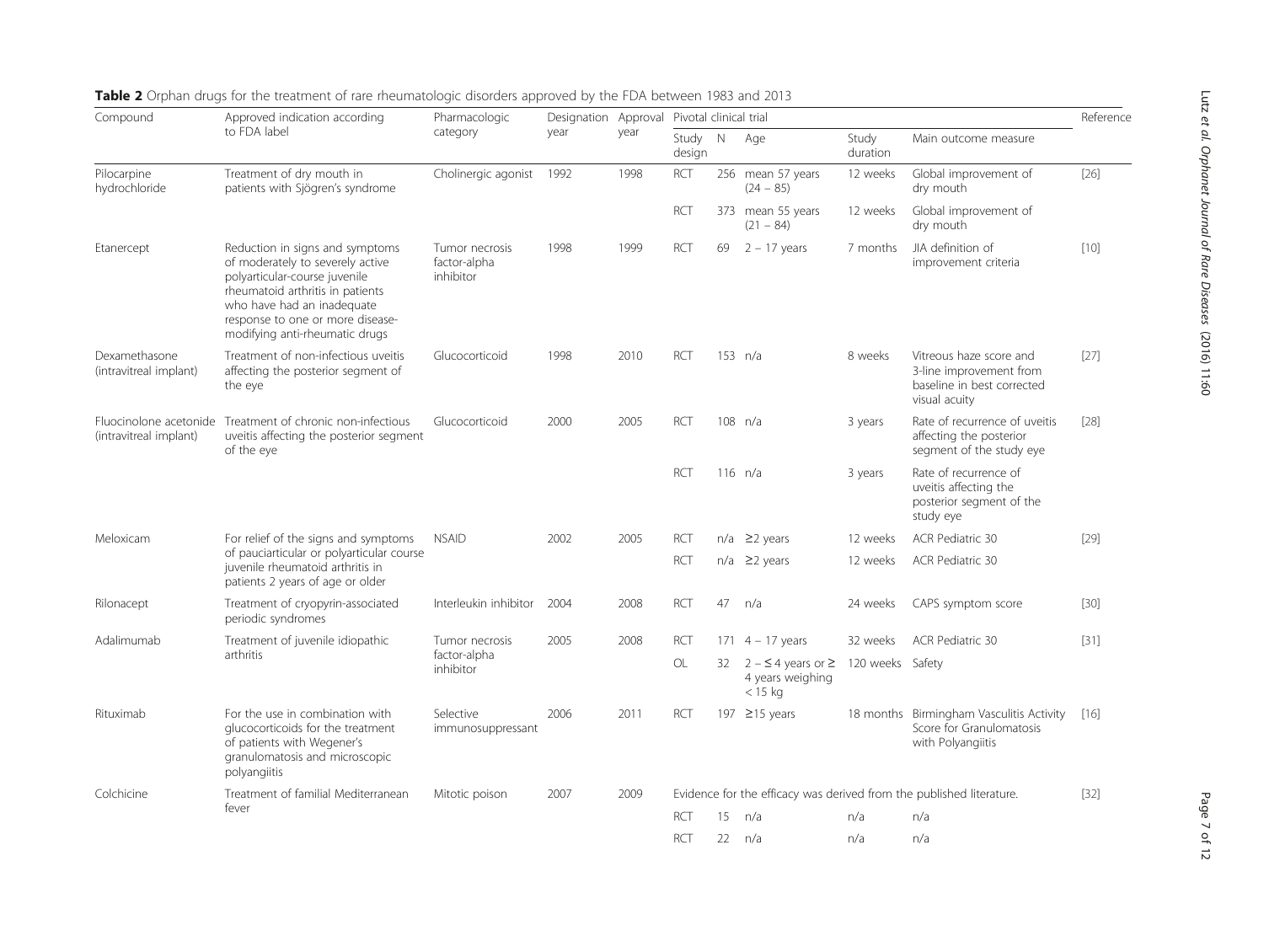| Canakinumab                            | Treatment of cryopyrin-associated<br>periodic syndromes, in adults and<br>children 4 years of age and older | Interleukin inhibitor | 2007 | 2009 | RCT            | 31  | $9 - 74$ years               | 8 weeks   | Minimal or better for physician's [19]<br>assessment of disease activity,<br>assessment of skin disease,<br>and serum levels of C-Reactive<br>Protein and Serum Amyloid A |        |
|----------------------------------------|-------------------------------------------------------------------------------------------------------------|-----------------------|------|------|----------------|-----|------------------------------|-----------|---------------------------------------------------------------------------------------------------------------------------------------------------------------------------|--------|
|                                        |                                                                                                             |                       |      |      | OL             |     | $n/a$ 4 - 74 years           |           | n/a                                                                                                                                                                       |        |
| Canakinumab                            | Treatment of active systemic<br>juvenile idiopathic arthritis in<br>patients aged 2 through 16 years        | Interleukin inhibitor | 2008 | 2013 | <b>RCT</b>     | -84 | mean 8.5 years<br>$(2 - 20)$ | 4 weeks   | Adapted ACR Pediatric 30<br>and absence of fever                                                                                                                          | $[19]$ |
|                                        |                                                                                                             |                       |      |      | <b>RCT</b>     | 177 | mean 8.5 years<br>$(2 - 20)$ | n/a       | ACR Pediatric 30                                                                                                                                                          |        |
| Difluprednate<br>(ophthalmic solution) | Treatment of endogenous<br>anterior uveitis                                                                 | Glucocorticoid        | 2008 | 2012 | <b>RCT</b>     |     | 110 $n/a$                    | 2 weeks   | Difference in anterior<br>chamber cell grade                                                                                                                              | $[33]$ |
|                                        |                                                                                                             |                       |      |      | <b>RCT</b>     | 90  | n/a                          | 2 weeks   | Difference in anterior<br>chamber cell grade                                                                                                                              |        |
| Anakinra                               | Treatment of neonatal-onset<br>multisystem inflammatory disease                                             | Interleukin inhibitor | 2010 | 2012 | $\overline{O}$ | 43  | $0.7 - 46$ years             | 60 months | disease-specific Diary<br>Symptom Sum Score                                                                                                                               | $[34]$ |
| Tocilizumab                            | Treatment of active polyarticular<br>juvenile idiopathic arthritis in<br>patients 2 through 16 years of age | Interleukin inhibitor | 2012 | 2013 | <b>RCT</b>     |     | 188 $2 - 17$ years           | 24 weeks  | JIA ACR 30 flare                                                                                                                                                          | $[20]$ |

Table 2 Orphan drugs for the treatment of rare rheumatologic disorders approved by the FDA between 1983 and 2013 (Continued)

ACR Pediatric 30 American College of Rheumatology Pediatric 30 response, CAPS Cryopyrin-associated periodic syndromes, JIA Juvenile idiopathic arthritis, JIA ACR 30 flare Juvenile idiopathic arthritis American College of Rheumatology 30 flare, JRA Juvenile rheumatoid arthritis, n/a not applicable or no information is provided in the FDA label, NSAID Nonsteroidal anti-inflammatory drugs, OL Open label, RCT Randomized controlled trial, uncontrolled, SJIA Systemic juvenile idiopathic arthritis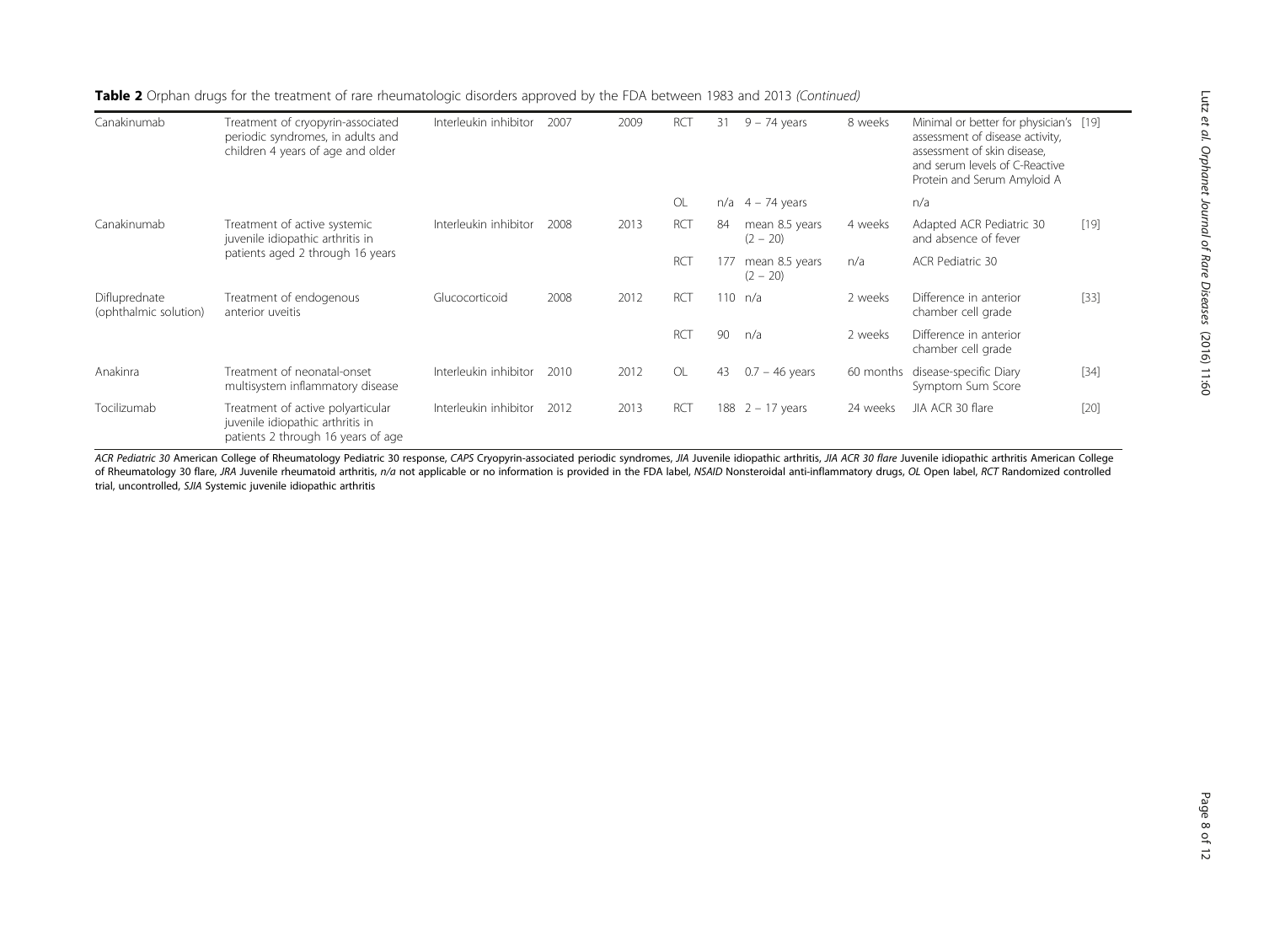<span id="page-8-0"></span>

value for the clinician as it may protect patients from unnecessary exposure to further research and should be made publically available.

By definition, drug development in orphan diseases is challenged by small sample sizes [[5\]](#page-10-0). In addition, disease-specific factors, such as the prevalence, disease class, and scientific output, influence success rates in orphan drug development [[14](#page-10-0)]. Rheumatologic diseases include complex pathomechanisms which complicates identification of potential drug targets. Most of the designated compounds target autoimmune and subsequent inflammatory reactions. Particularly, immunomodulators play a pivotal role in disease modification by modulating various pathophysiologically relevant targets in the inflammatory process e.g., antibodies against specific surface antigens on lymphocytes, glucocorticoids that inhibit transcription of inflammatory cytokines such as interleukins and TNF-alpha, decoy receptors, or antagonists for receptors of inflammatory proteins. In addition, compounds that relieve symptoms associated

with rheumatologic diseases were designated as orphan drugs, such as pilocarpine-HCl which increases lacrimal secretion and hence alleviates xerostomia and keratoconjunctivitis sicca in Sjögren's syndrome patients. Nitric oxide (NO), a biomarker of airway inflammation, received orphan drug designation for the diagnosis of sarcoidosis. However, the diagnostic clinical trial could not detect a difference in exhaled NO levels between patients and controls [\[15\]](#page-10-0). All remaining 76 orphan drug designations for rheumatologic conditions were of therapeutic purpose.

Orphan drugs for rheumatologic disease hold indications in other disease areas by targeting pathways also relevant in other conditions. For example, rituximab, which is a selective immunosuppressant targeting CD20 surface proteins on B-lymphocytes, is also approved for treatment of Non-Hodgkin's Lymphoma and Chronic Lymphocytic Leukemia [\[16\]](#page-10-0). In contrast, orphan drugs for lysosomal storage disorders target a specific pathway that is unique for the respective conditions. For instance, although Fabry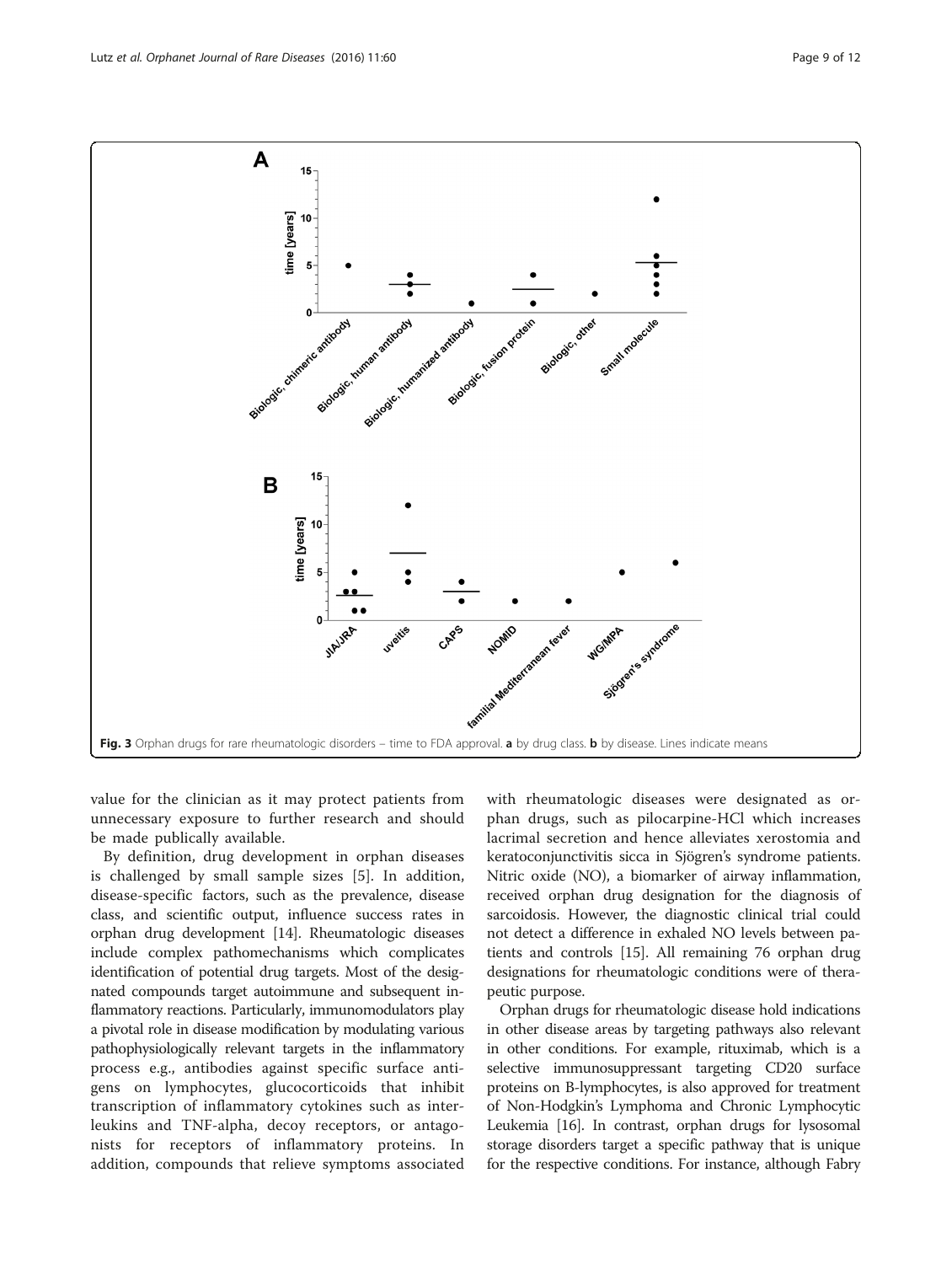| Withrawn compound                                             | Designation year | Designated indication according to FDA database                                                                                                                          |  |  |
|---------------------------------------------------------------|------------------|--------------------------------------------------------------------------------------------------------------------------------------------------------------------------|--|--|
| Dimethyl sulfoxide                                            | 1986             | Cutaneous manifestations of scleroderma                                                                                                                                  |  |  |
| Guanethidine monosulfate                                      | 1986             | Moderate to severe reflex sympathetic dystrophy and causalgia                                                                                                            |  |  |
| <b>Bromhexine</b>                                             | 1989             | Mild to moderate keratoconjunctivitis sicca in patients with<br>Sjögren's syndrome                                                                                       |  |  |
| Immune globulin intravenous (human)                           | 1992             | Juvenile rheumatoid arthritis                                                                                                                                            |  |  |
| Immune globulin intravenous (human)                           | 1992             | Polymyositis/dermatomyositis                                                                                                                                             |  |  |
| AI-RSA                                                        | 1992             | Autoimmune uveitis                                                                                                                                                       |  |  |
| Methotrexate                                                  | 1993             | Juvenile rheumatoid arthritis                                                                                                                                            |  |  |
| Dehydroepiandrosterone                                        | 1994             | Systemic lupus erythematosus (SLE) and the reduction in the use<br>of steroids in steroid-dependent SLE patients                                                         |  |  |
| Interferon beta-1a                                            | 1998             | Juvenile rheumatoid arthritis                                                                                                                                            |  |  |
| Humanized MAb (IDEC-131) to CD40L                             | 1999             | Systemic lupus erythematosus                                                                                                                                             |  |  |
| Etanercept                                                    | 1999             | Wegener's granulomatosis                                                                                                                                                 |  |  |
| pVGI.1 (VEGF2)                                                | 1999             | Thromboangiitis obliterans                                                                                                                                               |  |  |
| Infliximab                                                    | 2003             | Giant cell arteritis                                                                                                                                                     |  |  |
| Human Anti-tumor Necrosis factor alpha<br>monoclonal antibody | 2003             | Uveitis of the posterior segment of non-infectious etiology, and<br>uveitis of the anterior segment of non-infectious etiology and<br>refractory to conventional therapy |  |  |
| Golimumab                                                     | 2004             | Chronic sarcoidosis                                                                                                                                                      |  |  |

<span id="page-9-0"></span>Table 3 Withdrawn orphan drug designations between 1983 and 2013 for compounds intended to treat rare rheumatologic disorders

disease and Gaucher disease are sphingolipidoses, the therapeutic enzyme for Fabry disease (agalsidase alfa or beta) is different to the enzyme replacement therapy in Gaucher disease (recombinant glucocerebrosidase) [\[17](#page-10-0), [18\]](#page-10-0).

The choice for or against an orphan drug development pathway can vary within same disease entity: both tocilizumab and canakinumab are approved for the treatment of systemic juvenile idiopathic arthritis. Of interest, the orphan program with canakinumab consisted of two studies with  $N = 261$  participants followed for 4 and 48 weeks, whereas the non-orphan tocilizumab program had only one clinical trial and involved  $N = 112$  subjects with a study duration of 12 weeks [[19](#page-10-0), [20](#page-11-0)]. Sample size and design of pivotal clinical trials for the approved rheumatologic orphan drug indication varied. Most studies were randomized placebo controlled trials which corroborates that drug development in rare diseases is possible at a high level of evidence. The FDA guidance for industry for the development of drug products for the treatment of rheumatoid arthritis recommends the use of efficacy endpoints capturing clinical remission and prevention of structural damage, suggests to limit the use of placebo both in short-term and long-term trials, and encourages study designs with active comparators [\[21\]](#page-11-0). Endpoints in clinical trials of the orphan drugs approved for rheumatologic disorders included categorical variables such as number of attacks in familial Mediterranean fever under colchicine, rate of recurrence of uveitis under fluocinolone acetonid intravitreal implant,

disease scores such as vitreous haze score or anterior chamber cell grade for uveitis under difluprednate ophthalmic emulsion or dexamethasone intravitreal implant, multisystem composite disease scores, such as the Birmingham Vasculitis Activity Score for Granulomatosis with Polyangiitis [\[22\]](#page-11-0) or the American College of Rheumatology Pediatric 30 criteria for improvement which comprises subjective, objective and biochemical components [[23](#page-11-0)]. For the future, it would be desirable to capture the impact of the tested intervention on patients' needs by including patient centered outcome measures such as the Canadian Occupational Performance Measure as clinical trial endpoints where possible [\[24\]](#page-11-0). As signals may not become evident or may not be detectable in the initial small and short clinical trials (Table [2\)](#page-6-0), it is desirable to followup on the long-term effectiveness and safety outcome in systematic disease registries after drug approval. Compared to oncological orphan drugs with a shorter time to approval, orphan drug designations in rheumatologic diseases seem to be either set earlier in the drug development process or the process from designation to approval may be slower [\[12\]](#page-10-0). In general, orphan drug designations are granted during the final steps of the drug development process [\[25](#page-11-0)]. Although, the orphan drug designation is arbitrary in the drug development process, time to approval allows an approximate estimation of orphan drug approvals of currently filed designated orphan drugs.

This quantitative analysis has several limitations. We made the assumption that the designation of a compound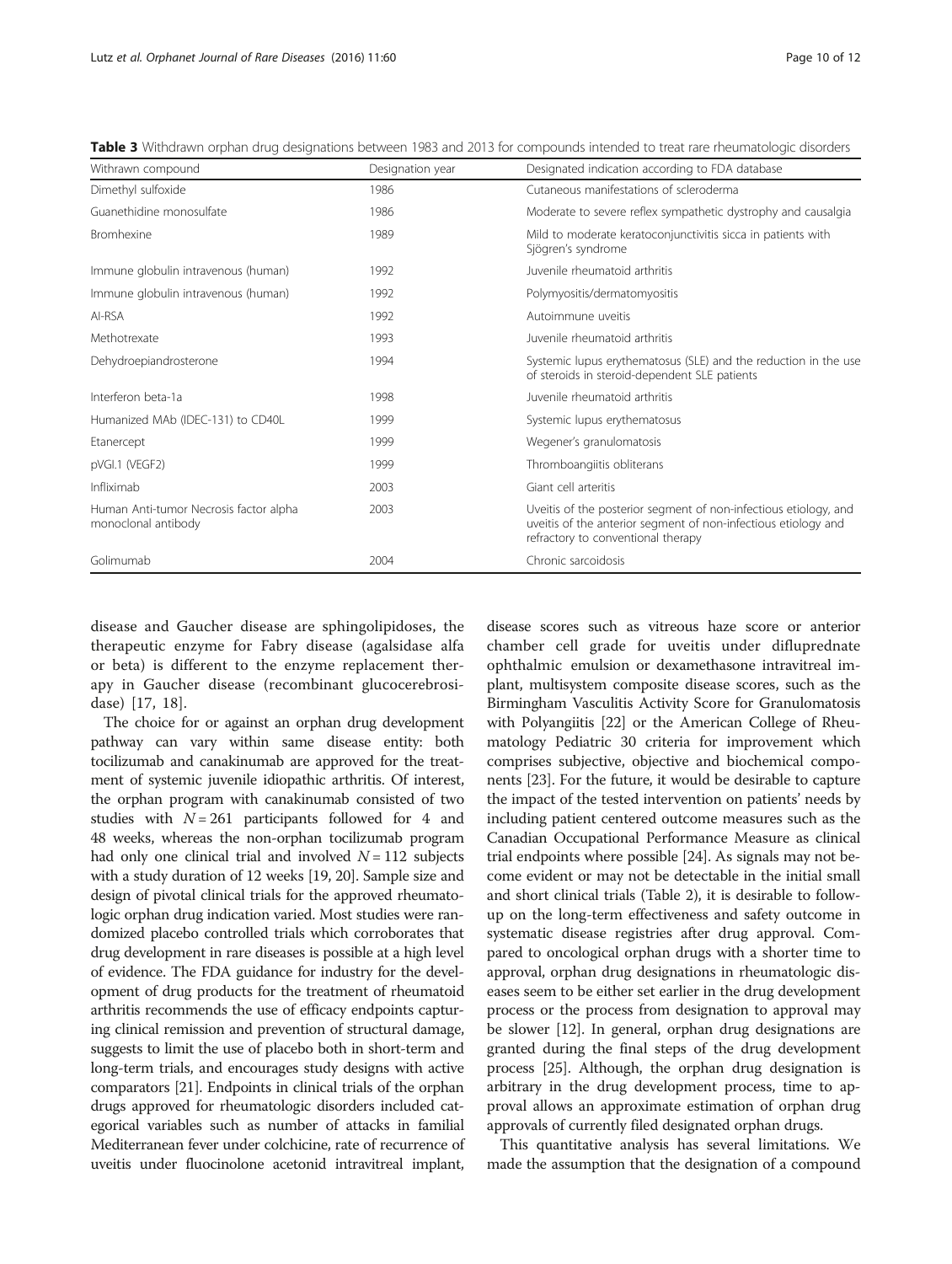<span id="page-10-0"></span>as an orphan drug was considered a surrogate for the intent to develop a drug for a disease. However, not all manufacturers may seek orphan drug designation by the FDA and information may therefore not be transparent, e.g. due to patent considerations. The amount of designations might be prone to bias since one compound might be designated as an orphan drug several times, e.g. interleukin 1-trap and rilonacept. The true duration of the development program may not be reflected by time to approval because the time of orphan designation may be arbitrary in the drug development process and, thus does not allowing a comparison between orphan drug development and non-orphan drug development. Data from the European Medicine Agency data were not formally analyzed. We chose this approach, because the European orphan legislation was only introduced in 2000. Therefore, the European database is less comprehensive compared to the one hosted by the FDA. However, drug development for orphan conditions is a global effort. EMA orphan drug designations show similar trends (data not shown). Therefore, the present formal analysis of the FDA data and their impact for patients around the world are considered generalizable.

#### **Conclusions**

In conclusion, orphan drug development is challenging: 30 years of US orphan drug act delivered 14 orphan drug programs with anti-rheumatic or supportive compounds for six rare rheumatologic conditions. Although, rarity and diversity of conditions account for the small sizes all but one pivotal study were randomized controlled trials.

#### Abbreviations

ANCA: anti-neutrophil cytoplasmic antibody; CAPS: cryopyrin-associated periodic syndromes; CINCA: chronic infantile neurologic cutaneous and articular syndrome; CREST syndrome: calcinosis, Raynaud's phenomenon, esophageal dysmotility, sclerodactyly, and telangiectasia; DNA: desoxyribonucleic acid; FCAS: familial cold autoinflammatory syndrome; FDA: Food and Drug Administration; IgA: immunglobulin A; IgD: immunglobulin D; JIA: juvenile idiopathic arthritis; MWS: Muckle-Wells Syndrome; NO: nitric oxide; NOMID: neonatal-onset multisystem inflammatory disease; NSAID: nonsteroidal anti-inflammatory drug; PFAPA syndrome: periodic fever, aphthous stomatitis, pharyngitis, adenitis; TRAPS: tumor necrosis factor receptor associated periodic syndrome; VEGF2: vascular endothelial growth factor 2.

#### Competing interests

AL received a personal scholarship from the "Dr. August and Dr. Anni Lesmüller foundation". MR received consultancy fees or research grants from Alexion, GSK, Oxyrane and Shire. TL and GFH report not conflict of interest.

#### Authors' contributions

TL has contributed to the acquisition, analysis, and interpretation of the data, critical revision of the manuscript for important intellectual content, and material support. AL has contributed to the acquisition, analysis, and interpretation of the data, drafting of the manuscript, critical revision of the manuscript for important intellectual content, and statistical analysis. GFH contributed to the interpretation of the data, critical revision of the manuscript for important intellectual content, and material support. MR has conceptualized the design of the study, contributed to the acquisition, analysis, and interpretation of the data, drafting of the manuscript, critical

revision of the manuscript for important intellectual content, and statistical analysis. All authors approved the final version to be published and agreed to be accountable for all aspects of the work in ensuring that questions related to the accuracy or integrity of any part of the work are appropriately investigated and resolved. All authors confirm that they had full access to all the data in the study and had final responsibility for the decision to submit for publication.

#### Author details

<sup>1</sup> Center for Pediatric and Adolescent Medicine/Pediatric Rheumatology, and Center for Rare Diseases, Heidelberg University Hospital, Im Neuenheimer Feld 430, 69120 Heidelberg, Germany. <sup>2</sup>Department of Clinical Pharmacology and Pharmacoepidemiology, Heidelberg University Hospital, Im Neuenheimer Feld 410, 69120 Heidelberg, Germany. <sup>3</sup>Cooperation Unit Clinical Pharmacy, Heidelberg University Hospital, Im Neuenheimer Feld 410, 69120 Heidelberg, Germany. <sup>4</sup> Center for Pediatric and Adolescent Medicine/ Pediatric Neurology and Metabolic Medicine, Center for Rare Disorders, Heidelberg University Hospital, Im Neuenheimer Feld 430, D-69120 Heidelberg, Germany.

#### Received: 2 November 2015 Accepted: 28 April 2016 Published online: 12 May 2016

#### References

- 1. Prevalence of rare diseases: Bibliographic data », Orphanet Report Series, Rare Diseases collection, July 2015,Number 1: Diseases listed in alphabetical order. [http://www.orpha.net/orphacom/cahiers/docs/GB/Prevalence\\_of\\_](http://www.orpha.net/orphacom/cahiers/docs/GB/Prevalence_of_rare_diseases_by_alphabetical_list.pdf) [rare\\_diseases\\_by\\_alphabetical\\_list.pdf.](http://www.orpha.net/orphacom/cahiers/docs/GB/Prevalence_of_rare_diseases_by_alphabetical_list.pdf) Accessed 20 October 2015
- 2. Schieppati A, Henter JI, Daina E, Aperia A. Why rare diseases are an important medical and social issue. Lancet. 2008;371:2039–41.
- 3. Thierry S, Fautrel B, Lemelle I, Guillemin F. Prevalence and incidence of juvenile idiopathic arthritis: a systematic review. Joint Bone Spine. 2014;81:112–7.
- 4. Haffner ME, Torrent-Farnell J, Maher PD. Does orphan drug legislation really answer the needs of patients? Lancet. 2008;371:2041–4.
- 5. Buckley BM. Clinical trials of orphan medicines. Lancet. 2008;371:2051–5.
- 6. FDA. Search Orphan Drug Designations and Approvals. [http://www.](http://www.accessdata.fda.gov/scripts/opdlisting/oopd/index.cfm) [accessdata.fda.gov/scripts/opdlisting/oopd/index.cfm.](http://www.accessdata.fda.gov/scripts/opdlisting/oopd/index.cfm) Accessed 22 July 2014
- 7. Minden K, Niewerth M, Listing J, Zink A, German Study Group of Pediatric R. Health care provision in pediatric rheumatology in Germany–national rheumatologic database. J Rheumatol. 2002;29:622–8.
- 8. Stanczyk J, Ospelt C, Gay S. Is there a future for small molecule drugs in the treatment of rheumatic diseases? Curr Opin Rheumatol. 2008;20:257–62.
- 9. Rak Tkaczuk KH, Jacobs IA. Biosimilars in oncology: from development to clinical practice. Semin Oncol. 2014;41 Suppl 3:S3–12.
- 10. FDA. ENBREL, BLA no. 103795, label. [http://www.accessdata.fda.gov/](http://www.accessdata.fda.gov/drugsatfda_docs/label/2015/103795s5548lbl.pdf) [drugsatfda\\_docs/label/2015/103795s5548lbl.pdf.](http://www.accessdata.fda.gov/drugsatfda_docs/label/2015/103795s5548lbl.pdf) Accessed 20 October 2015
- 11. Stone JH, Holbrook JT, Marriott MA, Tibbs AK, Sejismundo LP, Min YI, et al. Solid malignancies among patients in the Wegener's Granulomatosis Etanercept Trial. Arthritis Rheum. 2006;54:1608–18.
- 12. Stockklausner C, Lampert A, Hoffmann GF, Ries M. Novel Treatments For Rare Cancers: The U.S. Orphan Drug Act Is Delivering - A Cross-Sectional Analysis. Oncologist 2016;21(4):487-93.
- 13. Heemstra HE, Leufkens HG, Rodgers RP, Xu K, Voordouw BC, Braun MM. Characteristics of orphan drug applications that fail to achieve marketing approval in the USA. Drug Discov Today. 2011;16:73–80.
- 14. Heemstra HE, van Weely S, Büller HA, Leufkens HG, de Vrueh RL. Translation of rare disease research into orphan drug development: disease matters. Drug Discov Today. 2009;14:1166–73.
- 15. Wilsher ML, Fergusson W, Milne D, Wells AU. Exhaled nitric oxide in sarcoidosis. Thorax. 2005;60:967–70.
- 16. FDA. RITUXAN, BLA no. 103705, label. [http://www.accessdata.fda.gov/](http://www.accessdata.fda.gov/drugsatfda_docs/label/2013/103705s5414lbl.pdf) [drugsatfda\\_docs/label/2013/103705s5414lbl.pdf.](http://www.accessdata.fda.gov/drugsatfda_docs/label/2013/103705s5414lbl.pdf) Accessed 20 October 2015
- 17. Mechler K, Mountford WK, Hoffmann GF, Ries M. "Pressure for drug development in lysosomal storage disorders - a quantitative analysis thirty years beyond the US orphan drug act. Orphanet J Rare Dis. 2015 Apr 18.
- 18. Brady RO. Enzyme replacement therapy: conception, chaos and culmination. Philos Trans R Soc Lond B Biol Sci. 2003;358:915–9.
- 19. FDA. ILARIS, BLA no. 125319, label. [http://www.accessdata.fda.gov/](http://www.accessdata.fda.gov/drugsatfda_docs/label/2013/125319s062lbl.pdf) [drugsatfda\\_docs/label/2013/125319s062lbl.pdf](http://www.accessdata.fda.gov/drugsatfda_docs/label/2013/125319s062lbl.pdf). Accessed 20 October 2015